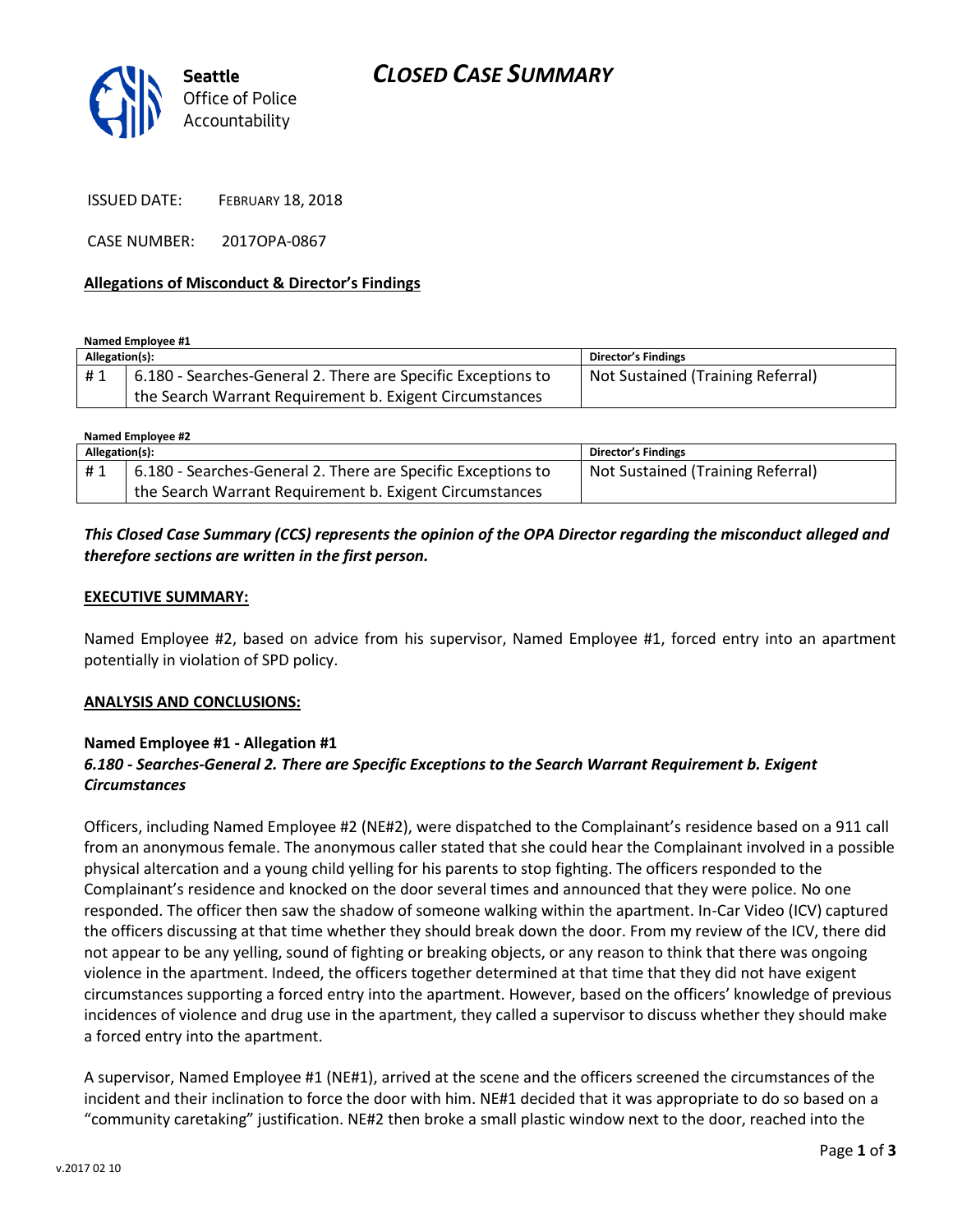

## *CLOSE CASE SUMMARY*

OPA CASE NUMBER: 2017OPA-0867

apartment and unlocked the door from the inside. The officers then made entry into the apartment. Once inside, the officers determined that there was no ongoing assault, disturbance, or, for that matter, any past or present criminal activity. Notably, there was no child in the apartment.

SPD Policy 6.180-POL-2 provides for when searches can be conducted absent a warrant. The justification for entry most germane to this case is where there are exigent circumstances. (SPD Policy 6.180-POL-2(b).) The policy defines exigent circumstances as where "there is probable cause to believe that delay in getting a warrant would result in the loss of evidence, escape of the suspect, or harm to police or public." (*Id*.) Notably, there is no "community caretaking" exception to the warrant requirement. (*See id*.)

Here, the officers were in agreement that there were no exigent circumstances warranting a warrantless entry into the apartment and the forcing of the door. I agree with that conclusion based on the circumstances of this case. The "community caretaking" justification provided by NE#1 for forcing the door was not allowed under SPD policy. As such, when NE#2 forced the door at the advice of NE#1 and the officers entered the apartment, they did so in violation of SPD Policy 6.180.

I understand the concern that underlied NE#1's instruction to the officers to enter the apartment. However, NE#1, as a supervisor, should know that there is no "community caretaking" exception to the warrant requirement. His instructions to his subordinates were erroneous and were in violation of policy. However, given that NE#2, the other officers, and NE#1 acted, in my opinion, in good faith, I do not believe that that a sustained finding is warranted. Instead, I recommend that NE#1 receive a training referral.

• **Training Referral**: NE#1 should receive re-training concerning when a warrantless entry into a home is warranted. NE#1 should be instructed that there is no "community caretaking" exception to the warrant requirement and, instead, that the officers' entry must be justified by exigent circumstances or some other permissible reason. This re-training and associated counseling from NE#1's chain of command should be memorialized in a PAS entry.

## Recommended Finding: **Not Sustained (Training Referral)**

### **Named Employee #2 - Allegation #1**

## *6.180 - Searches-General 2. There are Specific Exceptions to the Search Warrant Requirement b. Exigent Circumstances*

Given that NE#2 forcibly entered the apartment based on guidance from his supervisor, NE#1, as well as given that he acted with good intentions and with a reasonable concern for the safety of the occupants of the apartment, I do not believe that a sustained finding is warranted as against him. Instead, I recommend that NE#2, like NE#1, receive a training referral.

• **Training Referral**: NE#2 should receive re-training concerning when a warrantless entry into a home is warranted. NE#2 should be instructed that there is no "community caretaking" exception to the warrant requirement and, instead, that the officers' entry must be justified by exigent circumstances or some other permissible reason. This re-training and associated counseling from NE#2's chain of command should be memorialized in a PAS entry.